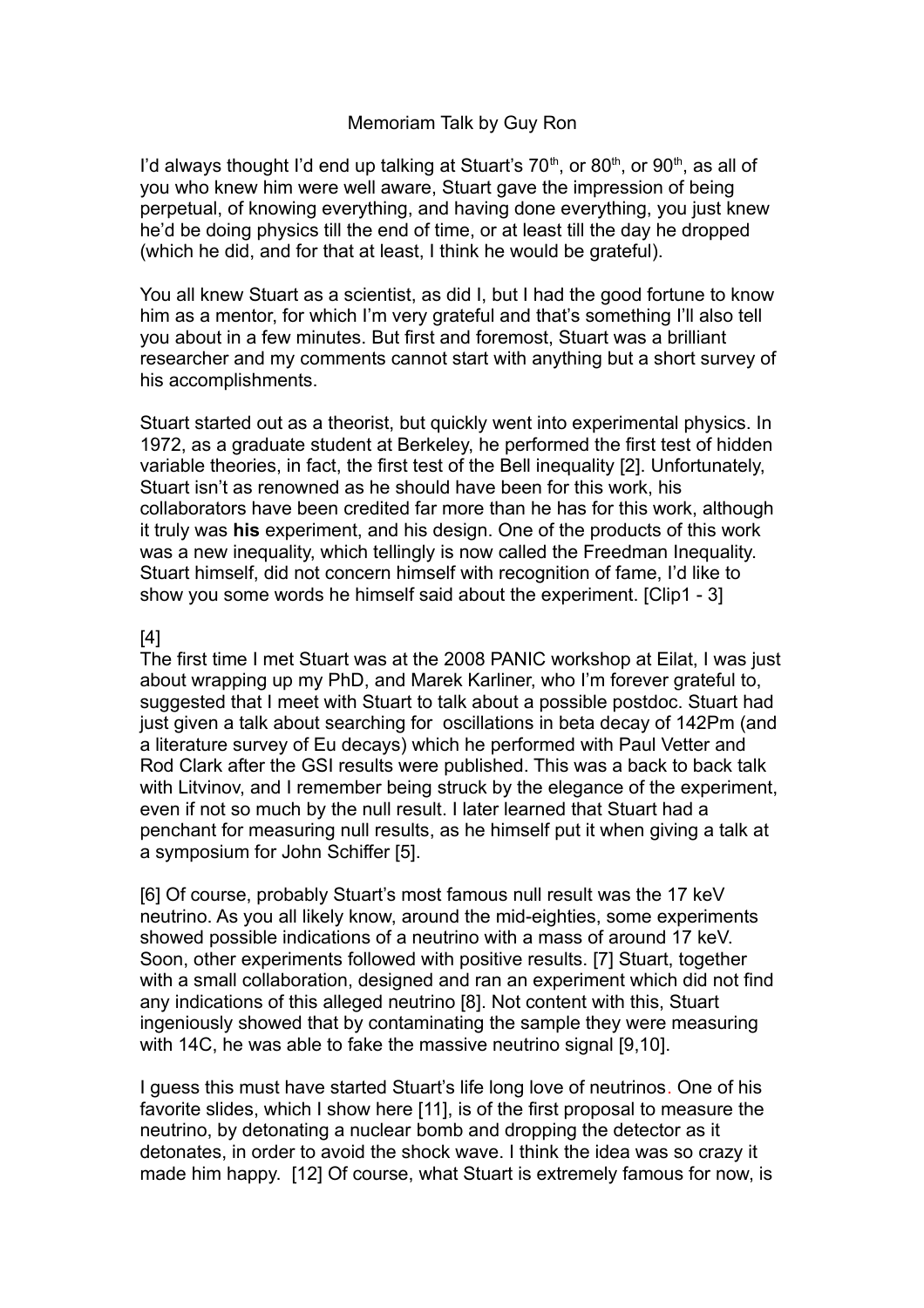running the KamLAND collaboration which conclusively showed neutrino oscillations, thus proving or reproving, that neutrinos have mass. So I guess you could say that Stuart is one of the only people to both remove the neutrino mass and give it back.

Stuart, being Stuart, was not content with just measuring what the experiment was designed for, so KamLAND ended up with a slew of other important result, such as, for example, the first measurement of geo-neutrinos. [13] A measurement of 8B flux, and many other.

Other famous results [14-16] were a search for axions, a measurement looking for the GSI electron-positron lines, a free-quark search, and the list goes on and on. But Stuart wasn't in it for the results, he was in it for the physics, for the pure joy of research. I think he said it best, in a talk he gave in a symposium for Luis Alvarez, and talking about Alvarez, but he may as well have been describing himself. [Clip2 - 17]

Stuart loved innovation, he loved the elegance of the experiments, and you can see that reflected in all of his endeavors. CUORE, the neutrino-less double beta decay search [18], which will measure the heating of a crystal from the energy deposit of 2 electrons (and for which there's still an outstanding bet between him and Jonathan Rosner[19]). KamLAND, which was designed with a marvelous prompt+delayed trigger scheme.

Fittingly, Stuart was one of the first people, if not the first, to realize that it's possible to use atomic traps to look at beta decay [20], less than 10 years after atomic traps **were i**nvented!

He also worked on other optics experiments [21], looking for PNC effects. Another idea, which I'm compelled to note here, was the electrostatic trap, a project on which we collaborated with Stuart. He first saw this trap here, in 2009, when he was visiting another workshop we organized, we showed him around the WI and he was immediately struck by the elegance of the ES trap, recognizing a good thing, one of the first edicts I received from him when I got to LBL was: "you know that electrostatic trap, it's cool, build me one….".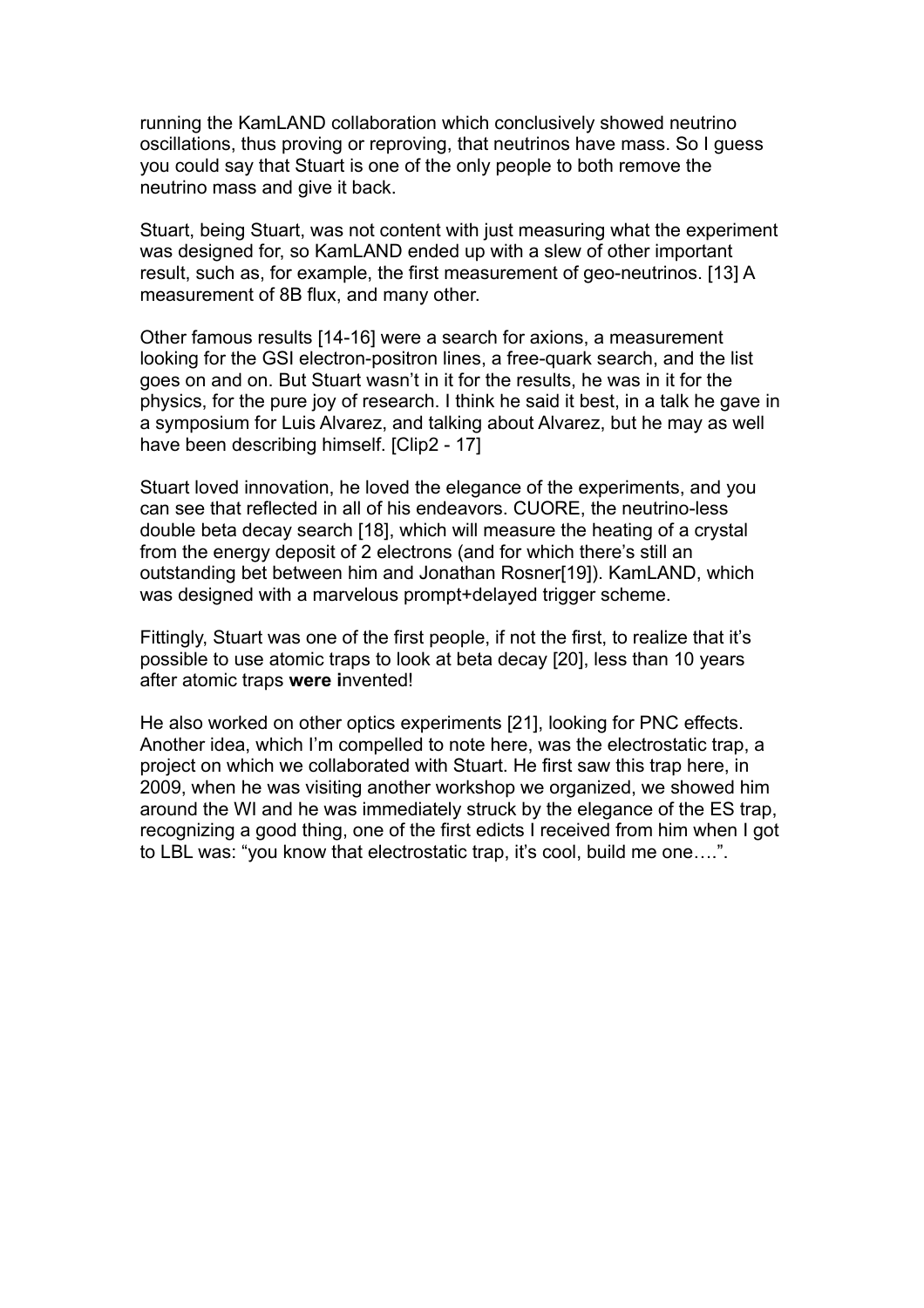Stuart was appreciated by his peers, and was awarded the Bonner prize in NP [22], was a member of the American academy of arts and sciences, and of the national academy of science, and chaired many a committee. But I think one of the best descriptions of him as a scientist that I've read is taken from Bob Chan's eulogy of him, and I'd like to share that with you: [23]

*"He understood physics deeply. He could identify what was worth doing, he knew what would be required to do it right, and that's what he did. He could challenge the orthodoxy by looking for free quarks and such, and defend the orthodoxy by unmasking the spurious claims made against it. … "Hey, Bob, c'm here," he would say with a nod of his head as I passed by his open office door. And I would always stop, turn around, and walk back to enter, because I knew this was going to be the most interesting thing that happened to me that day. I was going to learn something new and I was going to be entertained by his unique sense of humor."*

I'd also like to share with you some of my memories as Stuart and a mentor and friend, and he was truly the best of both. He shaped my career immensely, not just by writing reference letters, but by being a role model.

When I first came to Berkeley, I walked around with him and got introduced to people, he was quite amused by the fact that I'd spent a long time in the Israeli army, and his introductions were always something along the lines of: "this is my new postdoc, be careful around him or he'll waterboard you….". Invariably, he would get asked what I would be working on, and just as invariably, he would get a puzzled look and say: "what do you mean? What ever he wants to, of course".

Stuart gave his postdocs, and students, uncommon leeway to figure out what they want to do, and the means and guidance to do it, he would take someone on to work for him because he liked and believed in him, and not for some particular goal or project. And all of us knew, that if we ever had a problem or dilemma, we could just walk up to his office on the hill, or down to his office on campus (not forgetting to snag a cup of coffee, medium, black, no sugar) and sit down and discuss things with him. And he had a way of cutting to the chase, of challenging you. You'd start talking to him about some detail of your work which you were puzzled about, and he'd ask you an innocuous question, and you'd think to yourself, "come on, this is my experiment, I know this stuff intimately…" then you'd think a bit more, and realize that he was right, and he had picked up on something you hadn't even thought about, and all this while sitting in his office, fielding calls and regaling you with stories and jokes.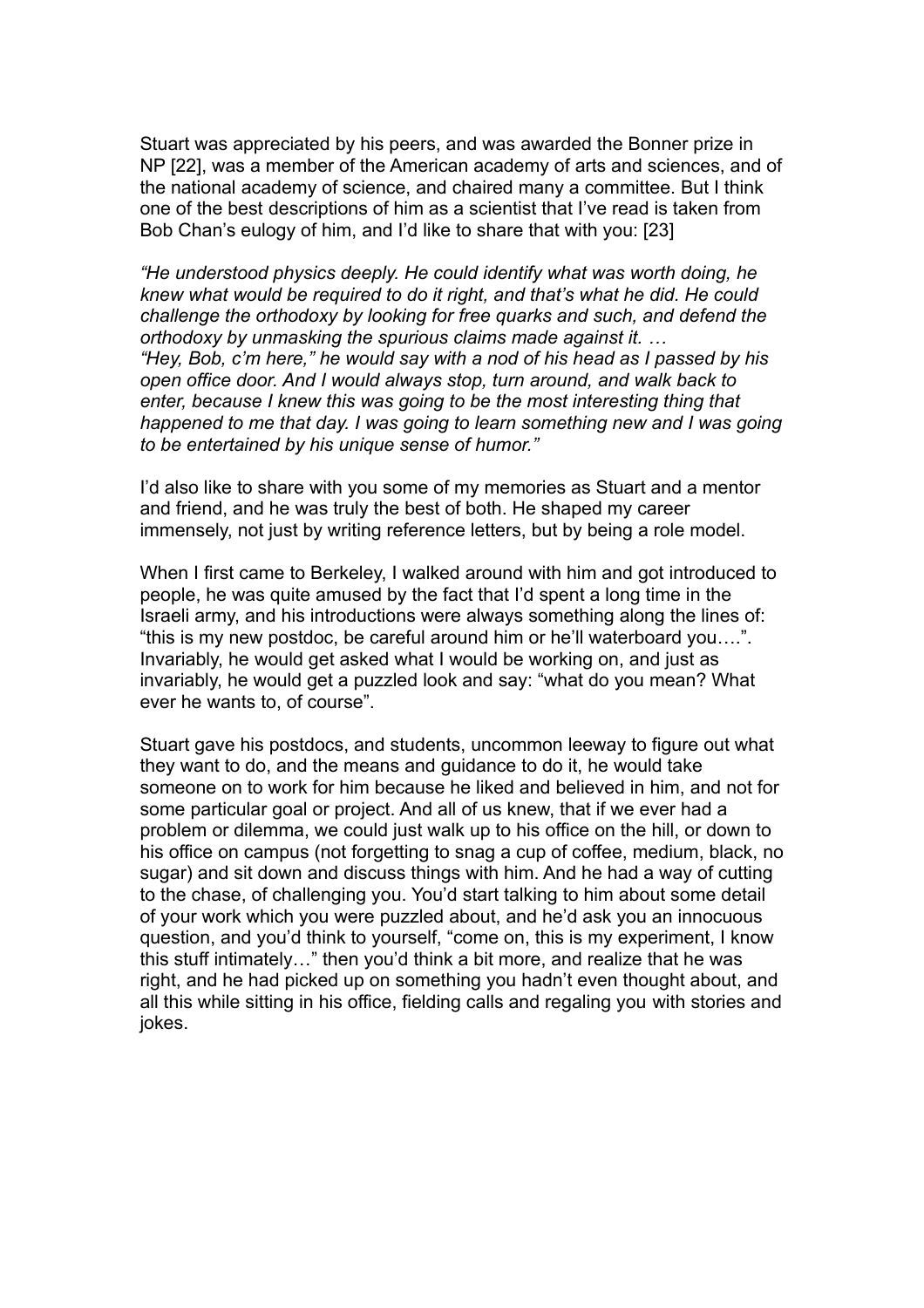He also had a, shall we say, **unique**, way of dealing with bureaucracy, I'm going to share just three of the many stories about this, but they each give some insight into his character. My first week at Berkeley, they decided to order new furniture for our offices at the 88", I was supposed to move into a new office, but since the furniture was still on order I was using another temporarily. This dragged on, of course, for about two months, and Stuart was getting upset, not because of the office space, because of the ridiculousness, because he couldn't figure out how it took 2 months to get furniture from a catalog. So one day he comes into my office, calls me to the empty office next door, hands me a textbook and tells me to sit on the floor and pretend to read, he then takes out his iPhone, snaps a picture [24] and emails his to the admins, and to the division director, guess what? Two days later, new furniture shows up.

Stuart used to have constant arguments about storage space with the lab, every 6 months or so they would ask him to clear some space by throwing stuff out, and Stuart never would, he just would not agree to throw out good equipment because of storage space. And every so often, when we needed something from Stuart's stash, he would get a vindicated look on his face, and tell us all: "you never throw away good equipment". That's why, when we cleared out some lab space on campus he must have decided that the 40gallon drum of Freon that he had stored there would move up to the hill. The task of moving it fell to me, and being a lowly postdoc, I figured I would do this right; I called up the lab, and the university, to try to figure out what it would take. Now, Berkeley, as you all know, is a somewhat environment friendly town, and moving Freon around in rusty barrels is not a favorite pastime there, It turned out that we would have to pay a few thousand dollars to move that 40 gallon drum, which included hiring the only company in the area licensed for that, but also having the roads closed for a few minutes while the truck was driving. We're talking about a mile distance by the way, not a trek across the country. When I went with this to Stuart, of course…. Well suffice it to say I drove down to campus with a lab truck, loaded the Freon and drove back up, very, very, slowly.

Lastly, a few years back, before I got to the lab, word came down from on high that in addition to the lab wide safety meetings (which, by the way, I'm not even sure Stuart knew existed), each group would hold their own safety meetings. This was solved in typical Stuart fashion [25-26].

We were lucky enough to have Stuart and Joyce visiting us for 2 months last year. And our students were lucky enough to have been able to take a seminar class that we gave together. Stuart loved teaching, he loved interested students, and they loved him [27]. He would stay and chat with them after class, and I'm grateful that our students got to experience first hand what science should be like.

Stuart loved life [28], he loved exploring, seeing new things. He loved good food, and good wine, during his stay here I took Joyce and Stuart on a winery